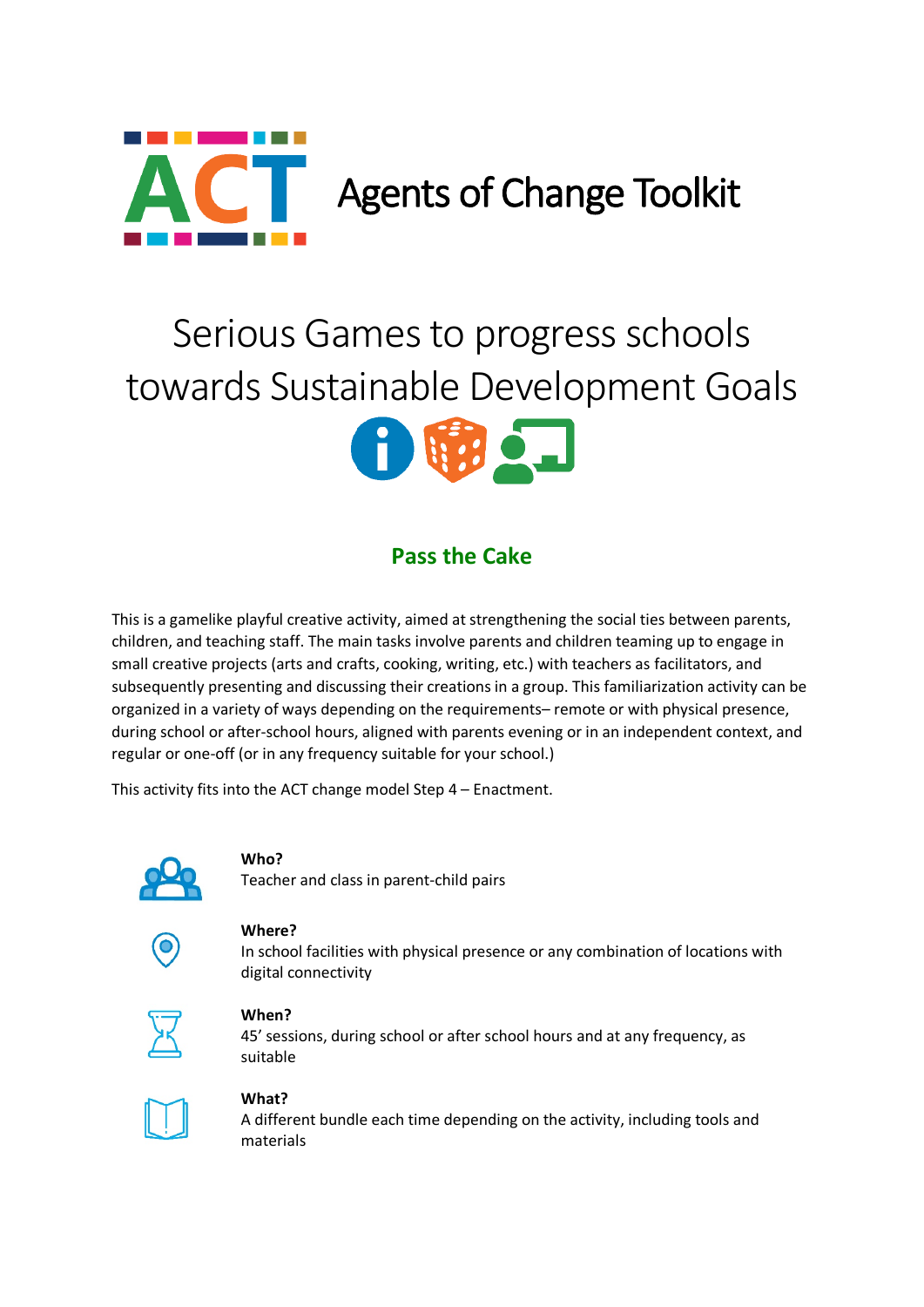# You will need

Each creative activity requires a different bundle of materials and tools. Creative activities may include cooking, arts and crafts, simple science experiments, activities related to the Sustainable Development Goals, etc. The teacher/facilitator is responsible for putting together a list of proposed materials, tools, and instructions for the activity. The facilitator should also prompt players to include materials or tools of their choice or to improvise with what is available. It should be considered whether materials should be provided for participants, especially if there is a risk some families may not be able to buy/access the materials. The list below provides indicative creative activities to draw inspiration from:

- Found-in-my-backyard-materials sculpture
- No-mixer cookies
- Spaghetti and marshmallow building challenge
- "View from my window" drawing or painting
- A fictional story about the closest (natural/cultural/historical) monument
- "Egg into any animal!" craft challenge
- Felt-tip pen and tissue paper chromatography<sup>[1](#page-1-0)</sup>

# How to play

## Setup

The teacher communicates the topic of the next creative activity to the potential participants, using usual communication channels, including time, duration, and location (or digital platform with login instructions). The teacher should include the sample list of materials and tools needed and the instructions. Optionally, the teacher may offer technological support to the participants on using the digital platform of choice.

## During session

## Demonstration phase

The teacher demonstrates the activity in brief (c.5') giving tips and tricks, alternatives and examples.

## Creative phase

Each team of parent-child goes together through the activity (c.30') taking shared design decisions, following the given instructions, and improvising as desired.

## Discussion phase

All teams gather to showcase their creations and have a free-form chat (c.15'). If physically colocated, cake (or similar treat) could be distributed to the participants. If remotely connected, participants may be prompted to reward themselves with a small treat or sticker. During the last 5', the teacher invites the teams to vote on the creations using a descriptive characteristic (e.g. "most colourful", "most imaginative", "most intriguing", etc.) (Avoid creating 'winners' and 'losers'.) The awarded team is invited to propose the topic of the next creative activity. If the team feels confident enough, they can also demonstrate the activity at the next session instead of the teacher. If the activity is being run as a one-off it is recommended to have several awards, document the creations, and share across the school community.

<span id="page-1-0"></span> $1$  Teachers will already be familiar with various suitable activities and lists of ideas however it is worth noting the huge range of science-related ideas a[t https://www.stem.org.uk/resources](https://www.stem.org.uk/resources) and the 'Global Goals' activities a[t https://scotdec.org.uk/resources/explore-the-global-goals-17-activities-for-primary-schools/](https://scotdec.org.uk/resources/explore-the-global-goals-17-activities-for-primary-schools/)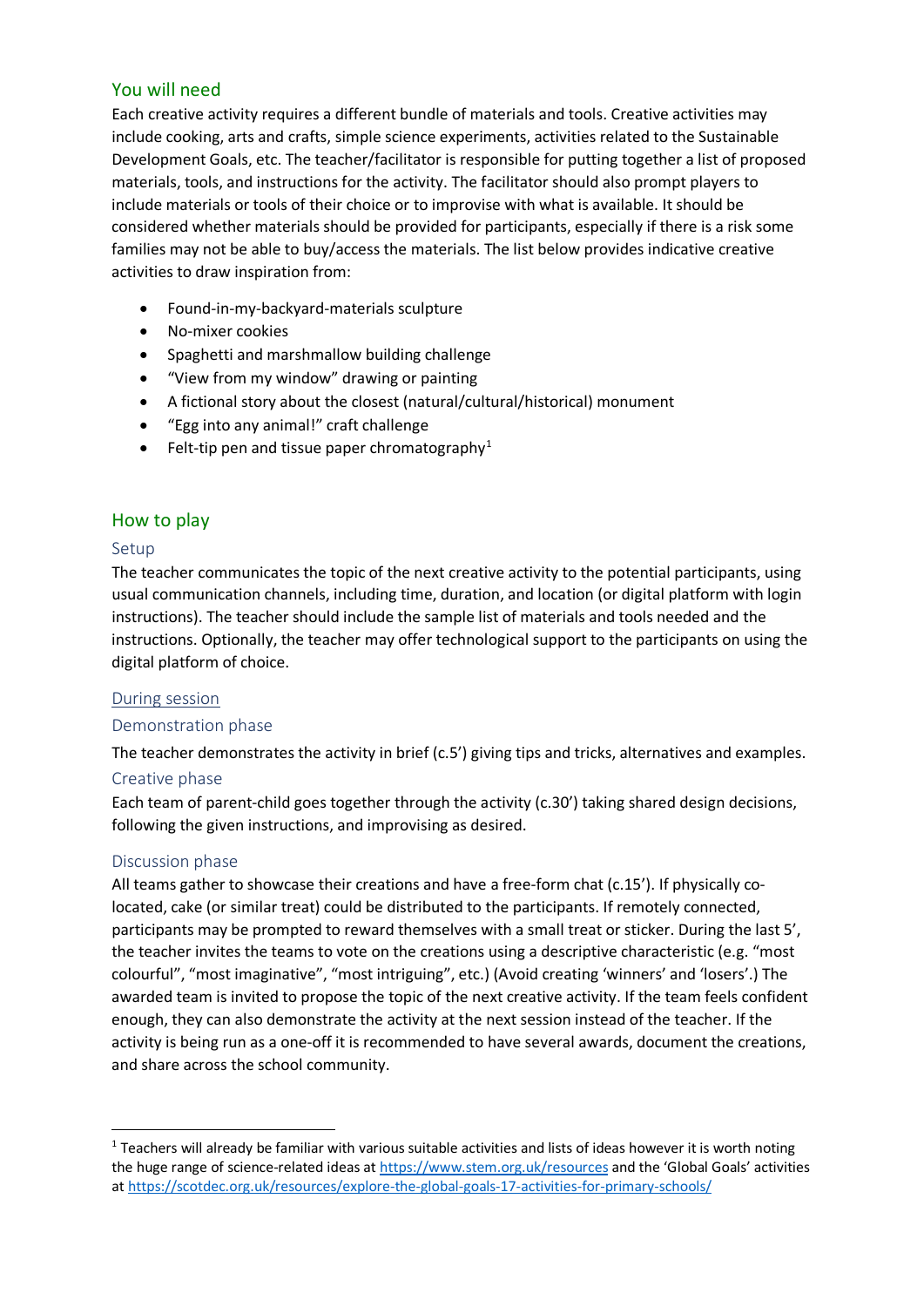## Game adaptations

This activity was designed under COVID lockdown conditions in order to maintain social ties despite physical absence from the school facilities. Beyond COVID, the digital communication format can be suitable in situations with large geographical dispersion, inadequate transportation means, or conflicting time schedules in the community. When possible, this activity can be located in the school facility with physical presence, which reduces logistical challenges, removes technological and financial barriers, and offers improved social dynamics.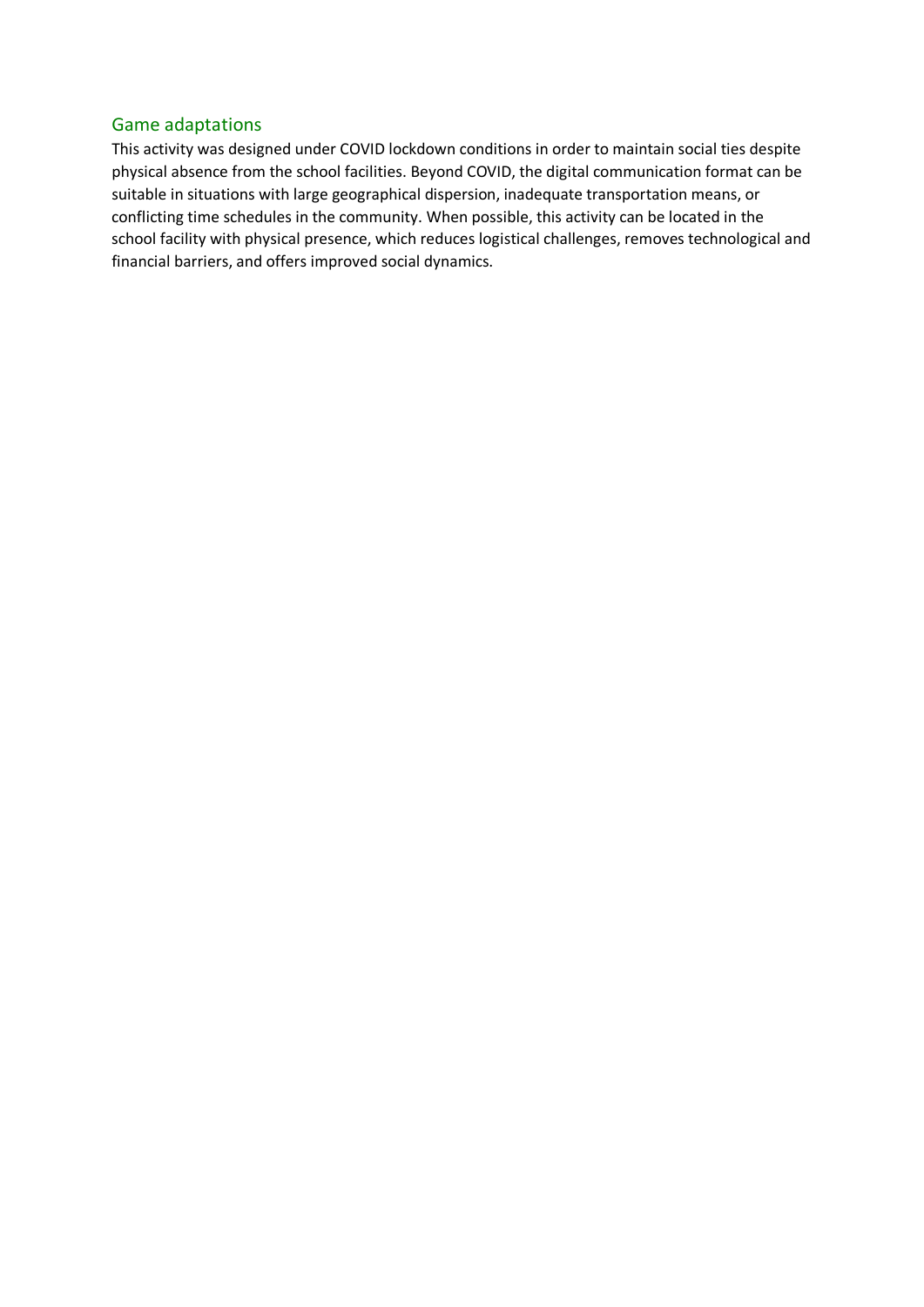# **Understanding "Pass the Cake" better**

## Game purpose

This game is about introducing social creative time between parents and their children, as well as between teacher and parents and across families. Expected outcomes of this are stronger community ties and higher likelihood of participation in similar community events, which contribute to improved community resilience. Within the ACT change model, this game falls under Step 4 - Enactment, since it provides a playful framework to facilitate social change.

#### Desired change

A primary desired change is strengthening or "rebuilding connections to reduce social isolation and reduce the inequity gap", falling under the "Communication and building relationships" ACT priority area. Related challenges to this include geographical and social isolation, difficulties in connectivity skills (via digital means and/or in person), and mental wellbeing issues among the community.

#### Instructional design

The instructional design of this activity uses a hands-on action/task as a practical framework to open and drive freeform discussion among the participants, which is the main method through which the desired change takes place. Within the framework of the activity, the participants will need to make joint decisions, express ideas and publicly provide their opinion on matters, all of which allow for representation and familiarization among them. The activity is also intentionally loosely designed, so it incorporates free space to accommodate emergent behaviours and events.

#### Intended Learning Outcomes

- Cultivating a positive outlook towards community networking among the participants
- Reinforcing trust and familiarity within the group
- In cases of remote connectivity, familiarizing the participants with the technological means for digital communication

## Desired Learning Behaviours

- To take joint decisions between parent and child
- To express and share opinions and suggestions in a group format
- To take the lead and publicly propose a group activity
- To take the responsibility of organizing and guiding the group through the suggested activity

Specific learning mechanics are captured in the gameplay loop diagram below.

## Gameplay loop

The below diagram shows the gameplay loop for this activity. Specific learning mechanics are shown in blue and specific game mechanics are shown in yellow.<sup>[2](#page-3-0)</sup>

<span id="page-3-0"></span> $<sup>2</sup>$  For more on the game design framework being used here, see Arnab et al (2015) Mapping learning and game</sup> mechanics for serious games analysis. British Journal of Educational Technology, 46, 391–411.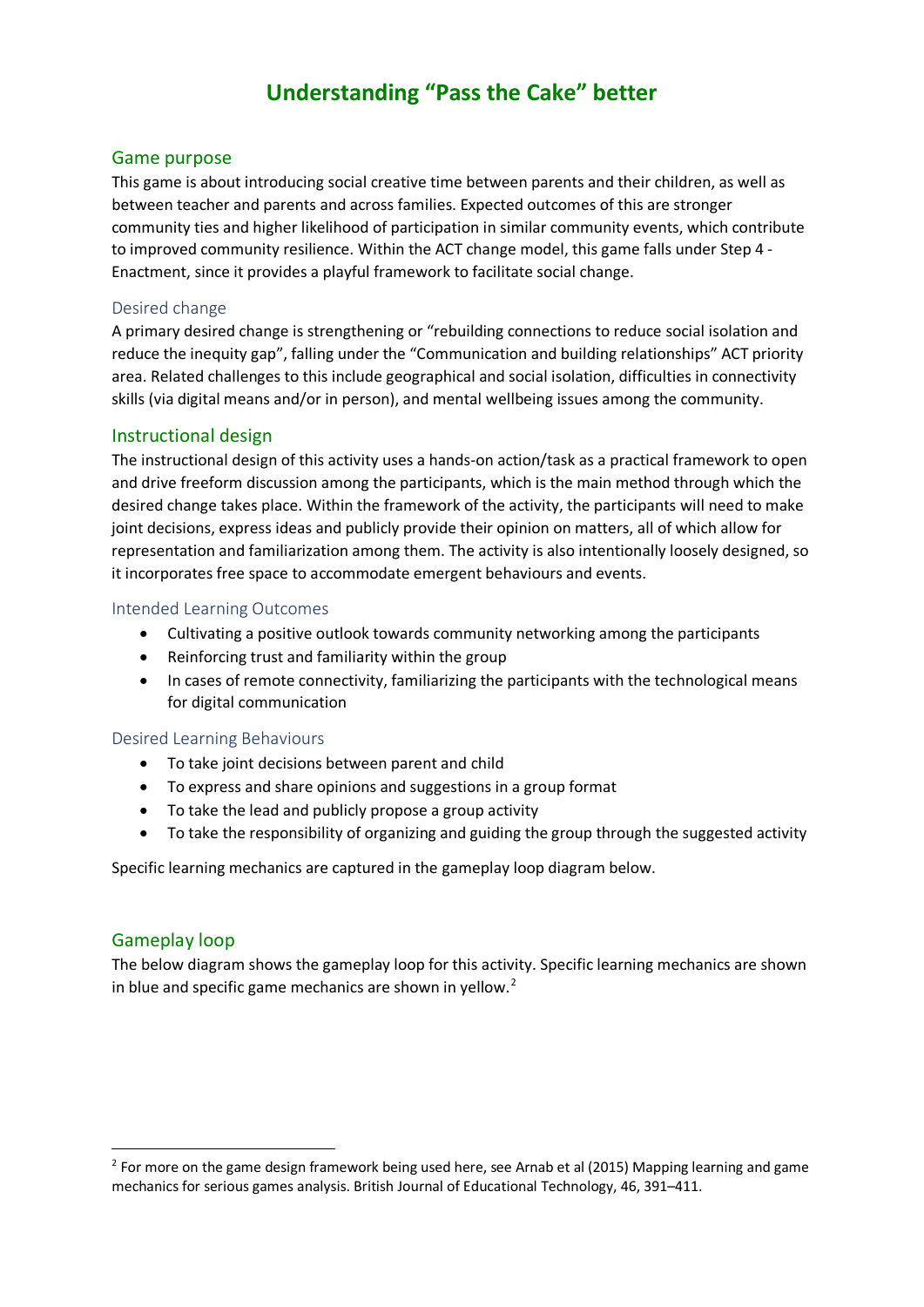

This activity focuses on engagement with a creative task, where the artistic and technical aspects provide hooks for discussion within the team, hence it is important that the activity instructions allow room for experimentation and ownership from the side of the participants, instead of simple execution or shadowing. Variations across the teams' designs likewise can provide material for discussion within the group and it is advised to drive the momentum into incorporating topics tangential but external to the activity space in an effort to facilitate social connections. The metagame incentive of the cake is a symbolic reward for participation in the activity and a symbolic